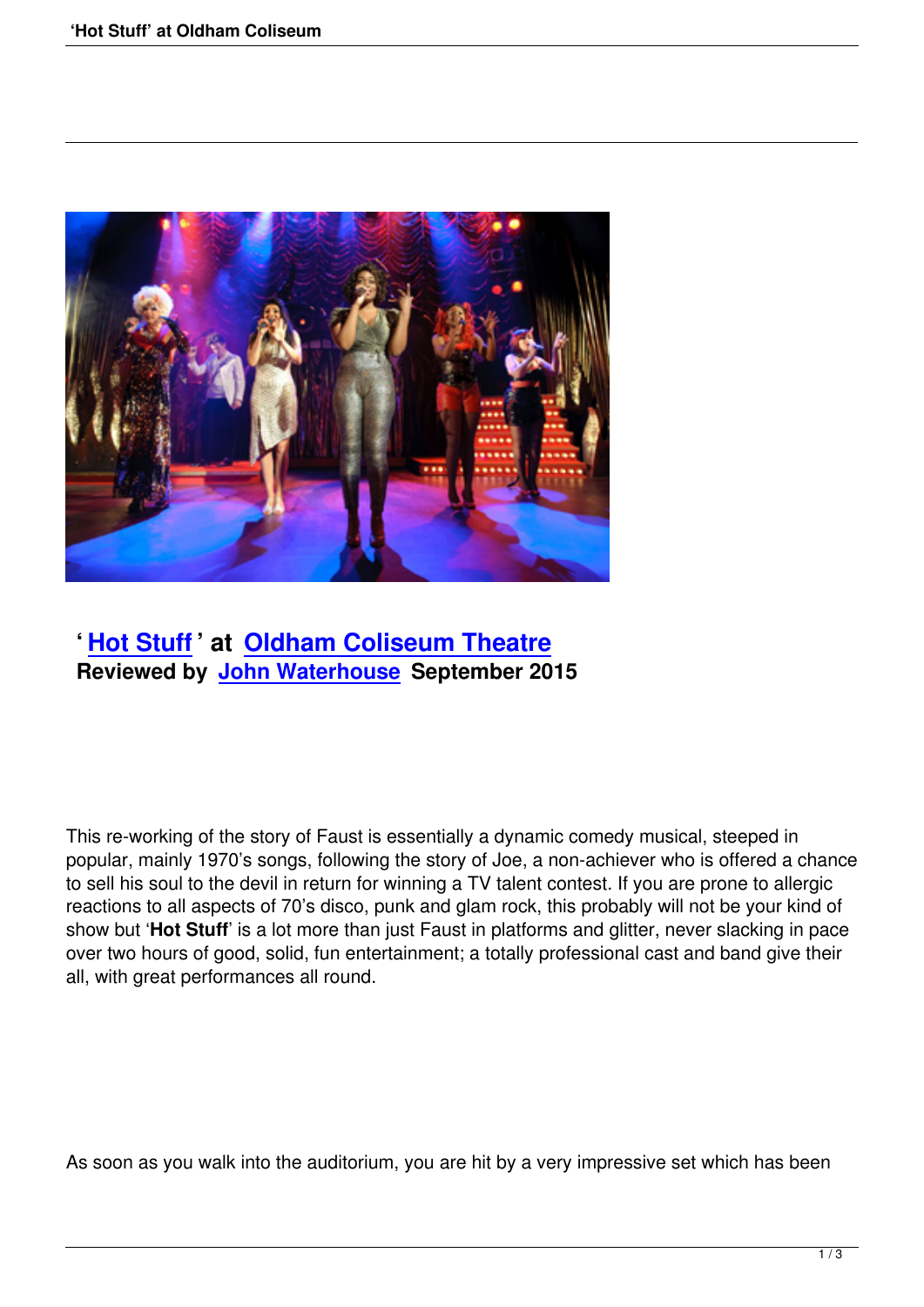well thought out, on first impression looking very much like a glitzy TV show setting but on second glance, there are echoes of the Hellish influences which underpin the story. A nice touch is that the main musicians, rather than being cooped-up together in a corner, are distributed evenly around the stage so that they remain an important visual part of the show, at times stepping out of the role of simply members of the band and engaging with the actors. This is an actor-musician show, where the cast themselves are not just all singers but play a range of other instruments including flute, sax, guitar and bongos. This gives a very contained image to the whole feel of the production.



'Hot Stuff' is very funny, principally held together by the two demonic characters, 'The Boss' (aka as the Devil) and his 'man', outrageous transvestite Lucy Fur, who both regularly break the fourth wall, bringing consistently ribald 70's humour to complement the music of the period. There are a number of very slick and funny surprises, at times superbly executed, mixed with camp comedy. It has to be said there is also a strong element of glamour, with great outfits and a huge amount of impressive costume changes. Alan French, as Lucy Fur, perhaps not